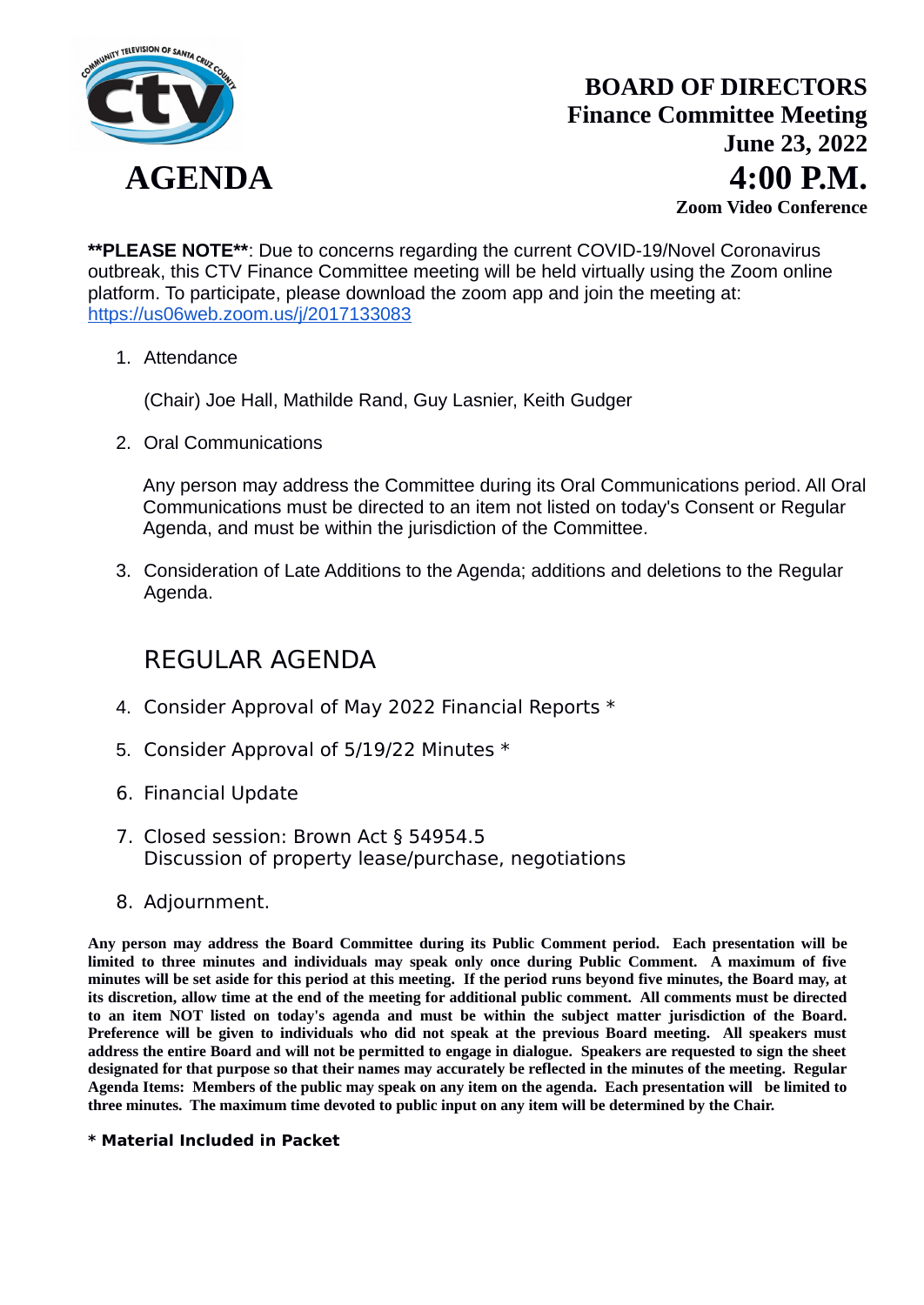

## **BOARD OF DIRECTORS Finance Committee Meeting May 19, 2022**

 **4:00 PM Zoom Video Conference**

# **MINUTES**

Please Note: This meeting was held virtually via Zoom due to the COVID-19 virus outbreak and was permitted by an Executive Order Issued by Governor Gavin Newsom allowing virtual meetings of governing boards to be in compliance with the Brown Act during the duration of the COVID-19 Emergency. The public notice of the meeting provided the Zoom login information for the meeting if any public member wished to attend or comment. All meeting votes were taken verbally.

1. Attendance (All attendees participated virtually, and roll was taken verbally.)

Present: Joe Hall (Chair), Keith Gudger, Guy Lasnier, Mathilde Rand

Absent: None

Staff: Becca King Reed, Mel Sweet

Guests: None

2. Oral Communications

Any person may address the Committee during its Oral Communications period. All Oral Communications must be directed to an item not listed on today's Consent or Regular Agenda and must be within the jurisdiction of the Committee.

There were no public comments.

3. Consideration of Late Additions to the Agenda; additions and deletions to the Regular Agenda.

There were no late additions or deletions to the Regular Agenda. Joe Hall asked if the order of the Agenda could be changed to take the Minutes before the Financial Report. Members concurred with this suggestion

REGULAR AGENDA

4. Consider Approval of the Minutes of the April 21, 2022 meeting

Joe Hall opened the discussion and asked if there were any corrections or comments. Keith Gudger noted that he had before distribution noted the attendance of Mathilde Rand at the April 21, 2022 meeting. It was then moved by Keith Gudger and seconded by Guy Lasnier that the minutes of the April 21, 2022 meeting be approved. The motion passed on a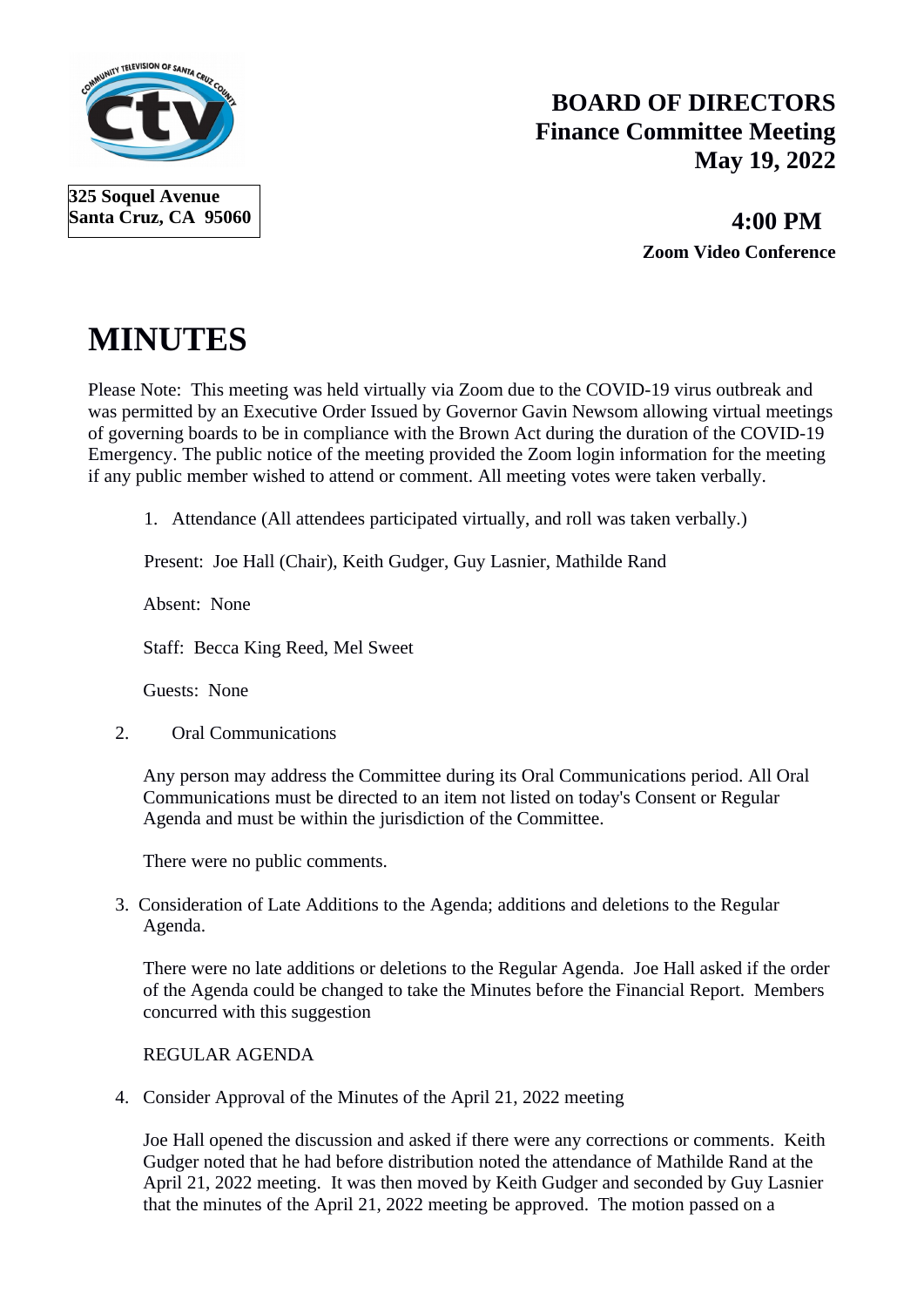unanimous roll call vote.

5. Consider Approval of the April 2022 Financial Report

Joe Hall asked Becca King Reed and Mel Sweet to provide an overview of the April 2022 Financial Report. Becca King Reed reported that there was interest in the office space with several groups actively looking at renting space. It was also reported that one of the donated guitars had been sold and all furniture had been moved back into the working studio spaces.

Becca King Reed further reported that the budget was approximately 1.2% over budget at his point in the fiscal year or roughly \$2,000 but that there were adequate reserves to cover this difference. It was explained that this difference was somewhat due to the bonus authorized by the Board for the Media Services Coordinator, budget item 7542 Media Services Coordinator. Becca King Reed also explained that budget item 7060 Equipment Grant Program was now more accurately reflecting items of purchases being made for that program.

Members of the Committee were then asked if they had comments or questions. Mathilde Rand asked a number of questions. The first question concerned budget item 6701 Facility/ Equip. Insurance and why that account was almost fully expended. Mel Sweet stated that the budget had underestimated this cost and an adjustment will be need to be made at some time in the FY 2022-23 budget to reflect more accurately this item's expenditures. A second question concerned budget item 7064 Equipment Maintenance and that this budget item was nearly expended. Becca King Reed explained that this item expenditure reflects the payment of a bonus for the Media Services Coordinator and the funding of this position was split between the Capital and Operating Budgets. The third question concerned why budget item 6600 Dues and Subscriptions was over budget. Becca King Reed explained that she had gone to a conference of CTV groups. Following further discussions it was agreed that the cost of this conference should be assigned to budget item 7405 Training and Conferences. The final question and discussion concerned budget item 7110 Contract Services – Legal.

Keith Gudger asked whether CTV still had accounts in the Santa Cruz Community Credit Union (SCCCU) as indicated in the Balance Sheet. It was explained by Becca King Reed that the funds were now in Santa Cruz County Bank. A similar point was raised concerning Lighthouse Bank and those accounts were now also in Santa Cruz County Bank. Guy Lasnier then asked if the total of "Bank Accounts" were as shown on the Balance Sheet and it was confirmed by Mel Sweet that the total amount was accurate. Guy Lasnier then asked if account 1075 Checking was accurate in terms of the balance in the checking account. Joe Hall then suggested that the 1075 Checking should only hold enough for six months operating funds at the most.

Following this discussion Becca King Reed and Mel Sweet stated on the next Balance Sheet they would return with the correct financial institution listed and a plan to reduce the balance in account 1075 Checking and open additional saving accounts.

It was then moved by Keith Gudger and seconded by Guy Lanier that the April 2022 Financial Report be approved with correction to the balance sheet reflecting the correct names of the account financial institution and a plan be developed to transfer an appropriate balance from the account 1075 checking to saving accounts. On a roll call vote the motion passed unanimously.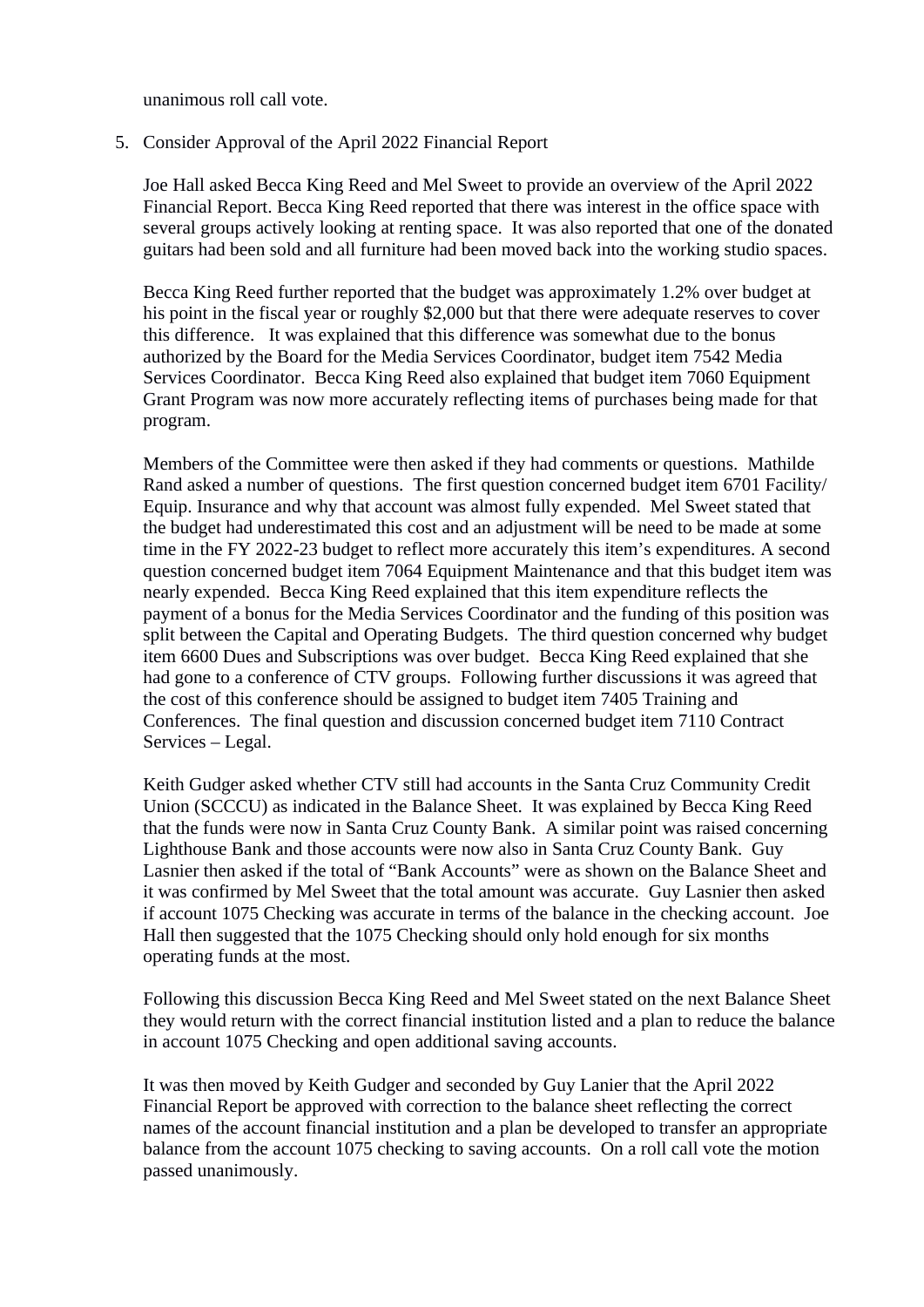### 6. LPTV Discussion

Joe Hall opened the item for discussion and asked Keith Gudger to update members on the status of the LPTV potential channel lease. Becca King Reed then mentioned she had identified a sample contract for the lease of LPTV channels. Since the other members of the Committee had not seen the sample lease, the discussion became more general as how to proceed further on this subject.

Joe Hall suggested that the Committee provide general direction to Becca King Reed as follows: Prepare a letter of intent stating the interest of CTV for leasing low power TV stations from the owner of the stations in consultation with the Board Chair, provide Committee member a copy of the sample contract she had identified and work with the CTV attorney in drafting a LPTV lease contract. It was the consensus of the Committee that was appropriate direction. It was also mentioned by Guy Lanier that due to the need to move this item expeditiously there might be a need for a special Finance Committee meeting to review the draft contract when prepared and a special Board Meeting.

### 6. Financial Update

Joe Hall opened the item for discussion and asked Becca King Reed if she had any comments. Becca King Reed provided further information on the prospective new office tenants. Keith Gudger asked if any response had been received from the County about their potential of taking over the lease of the building. Becca King Reed mentioned that none had been received and she would follow up.

### 8. Adjournment

A motion was made by Keith Gudger and seconded by Mathilde Rand that the meeting adjourn. The motion passed unanimously, by a voice vote.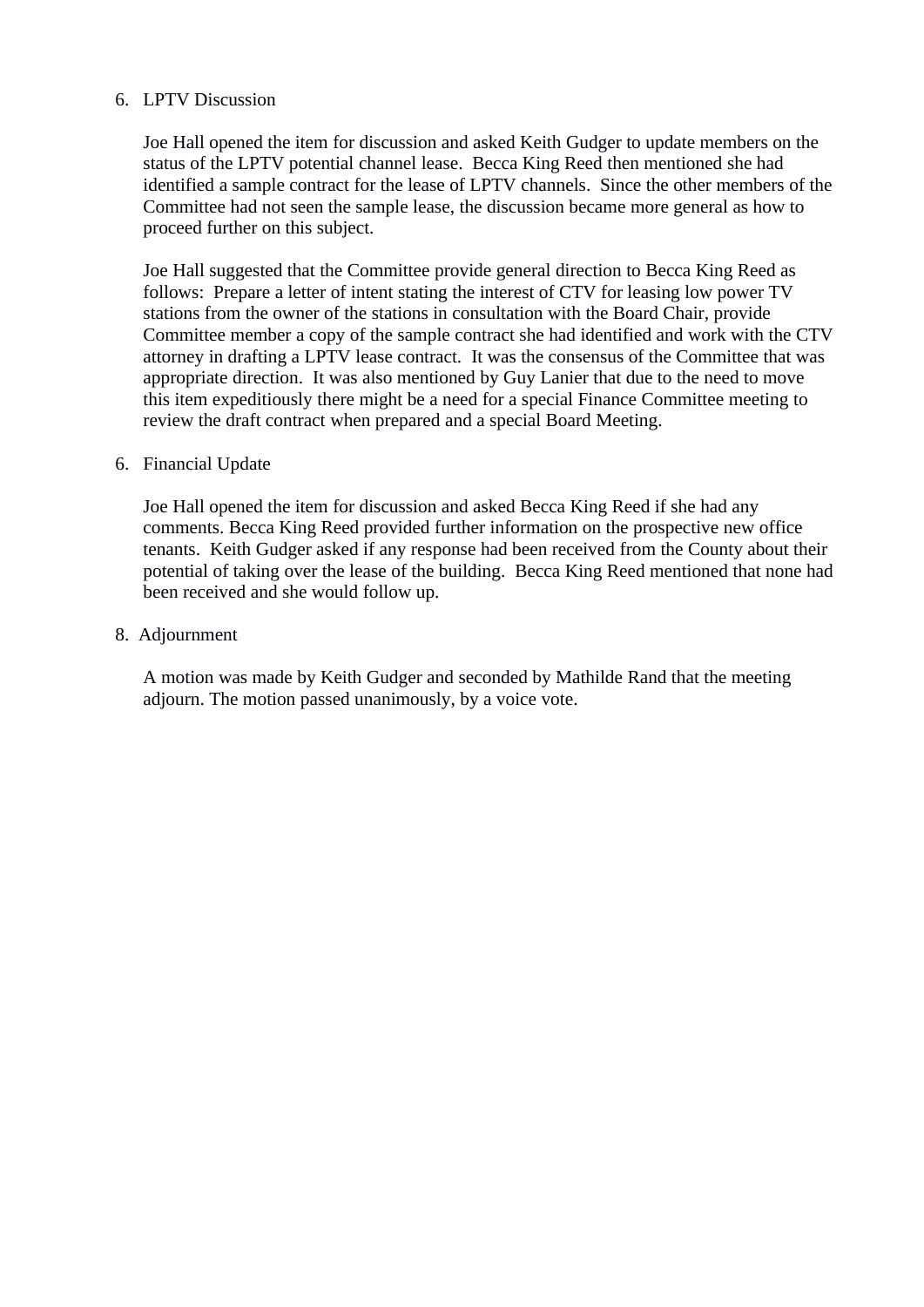#### Community Television of Santa Cruz County Capital Profit Loss Budget Performance May

#### 2022

|                                                     | Annual Budget | April       | May         | May          | % of Annual | Amount       |
|-----------------------------------------------------|---------------|-------------|-------------|--------------|-------------|--------------|
|                                                     | 2021-22       | 2022        | 2022        | Year to Date | Budget      | Remaining    |
| 4000 · CAPITAL REVENUE                              |               |             |             |              |             |              |
| 4100 · County PEG Fees                              | 500,000.00    | 0.00        | 0.00        | 375,000.00   | 75%         | 125,000.00   |
| 4105 · County PEG Fees - Youth Grant                | 100,000.00    | 0.00        | 0.00        | 75,000.00    | 75%         | 25,000.00    |
|                                                     |               |             |             |              |             |              |
|                                                     |               |             |             |              |             |              |
| <b>TOTAL INCOME</b>                                 | 600,000.00    | 0.00        | 0.00        | 450,000.00   | 75%         | 150,000.00   |
| 5000 · CAPITAL EXPENDITURES                         |               |             |             |              |             |              |
| $5100 \cdot$ Facility                               |               |             |             |              |             |              |
| 7400 · Facility Lease                               | 266,785.00    | 21,496.36   | 23,435.04   | 241,294.80   | 90%         | 25,490.20    |
| 6701 · Facility/Equip. Insurance                    | 11,143.00     | 1,092.10    | 1,092.10    | 12,013.09    | 108%        | (870.09)     |
| 7058 · Leasehold Improvements / Capital             | 20,000.00     | 0.00        | 0.00        | 3,811.50     | 19%         | 16,188.50    |
| 7300 · Facilities & Equipment Rental                | 1,000.00      | 56.37       | 56.37       | 599.99       | 60%         | 400.01       |
| Total 5100 · Facility                               | 298,928.00    | 22,644.83   | 24,583.51   | 257,719.38   | 86%         | 41,208.62    |
|                                                     |               |             |             |              |             |              |
| $5200 \cdot$ Equipment<br>7215 · Copy Machine Lease | 5,000.00      | 177.62      | 207.08      | 2,207.15     | 44%         | 2,792.85     |
| 7051 · Equipment Repair                             | 5,000.00      | 83.33       | 83.33       | 916.63       | 18%         | 4,083.37     |
| 7054 - Captioning Equipment Lease                   | 0.00          | 0.00        | 0.00        | 0.00         | $0\%$       | 0.00         |
| 7056 · Equipment - Depreciated                      | 106,732.00    | 0.00        | 0.00        | 140,906.80   | 132%        | (34, 174.80) |
| 7057 · Equipment - Non Depreciated                  | 26,021.00     | 86.10       | 887.14      | 12,032.80    | 46%         | 13,988.20    |
| 7060 · Equipment Grant Program                      | 100,000.00    | 1,540.95    | 0.00        | 11,394.32    | 11%         | 88,605.68    |
| 7061 · Equipment Leases                             | 0.00          | 0.00        | 0.00        | 0.00         | $0\%$       | 0.00         |
| 7062 · Software as a Service                        | 16,500.00     | 1,097.97    | 2,361.74    | 16,345.03    | 99%         | 154.97       |
| Total 5200 · Equipment                              | 259,253.00    | 2,985.97    | 3,539.29    | 183,802.73   | 71%         | 75,450.27    |
|                                                     |               |             |             |              |             |              |
| Capital Maintenance & Repair                        |               |             |             |              |             |              |
| 7063 - Building Maintenance                         | 7168.00       | 628.06      | 634.33      | 6,503.02     | 91%         | 664.98       |
| 7064 - Equipment Maintenance                        | 11033.00      | 1030.37     | 1030.37     | 11,764.90    | $107\%$     | (731.90)     |
| 7065 - Equipment Repair                             | 22958.00      | 1867.43     | 1901.63     | 20,938.67    | 91%         | 2,019.33     |
| Total Capital Maintenance & Repair                  | 41159.00      | 3525.86     | 3566.33     | 39,206.59    | 95%         | 1,952.41     |
| 5300 · Media Licensing                              |               |             |             |              |             |              |
| 7059 · Music Library                                | 660.00        | 55.00       | 55.00       | 605.00       | 92%         | 55.00        |
| Total 5300 · Media Licensing                        | 660.00        | 55.00       | 55.00       | 605.00       | 92%         | 55.00        |
|                                                     |               |             |             |              |             |              |
| Total 5000 · CAPITAL EXPENDITURES                   | 600,000.00    | 29,211.66   | 31,744.13   | 481,333.70   | 80%         | 118,666.30   |
| <b>NET INCOME/LOSS</b>                              | 0.00          | (29,211.66) | (31,744.13) | (31, 333.70) |             |              |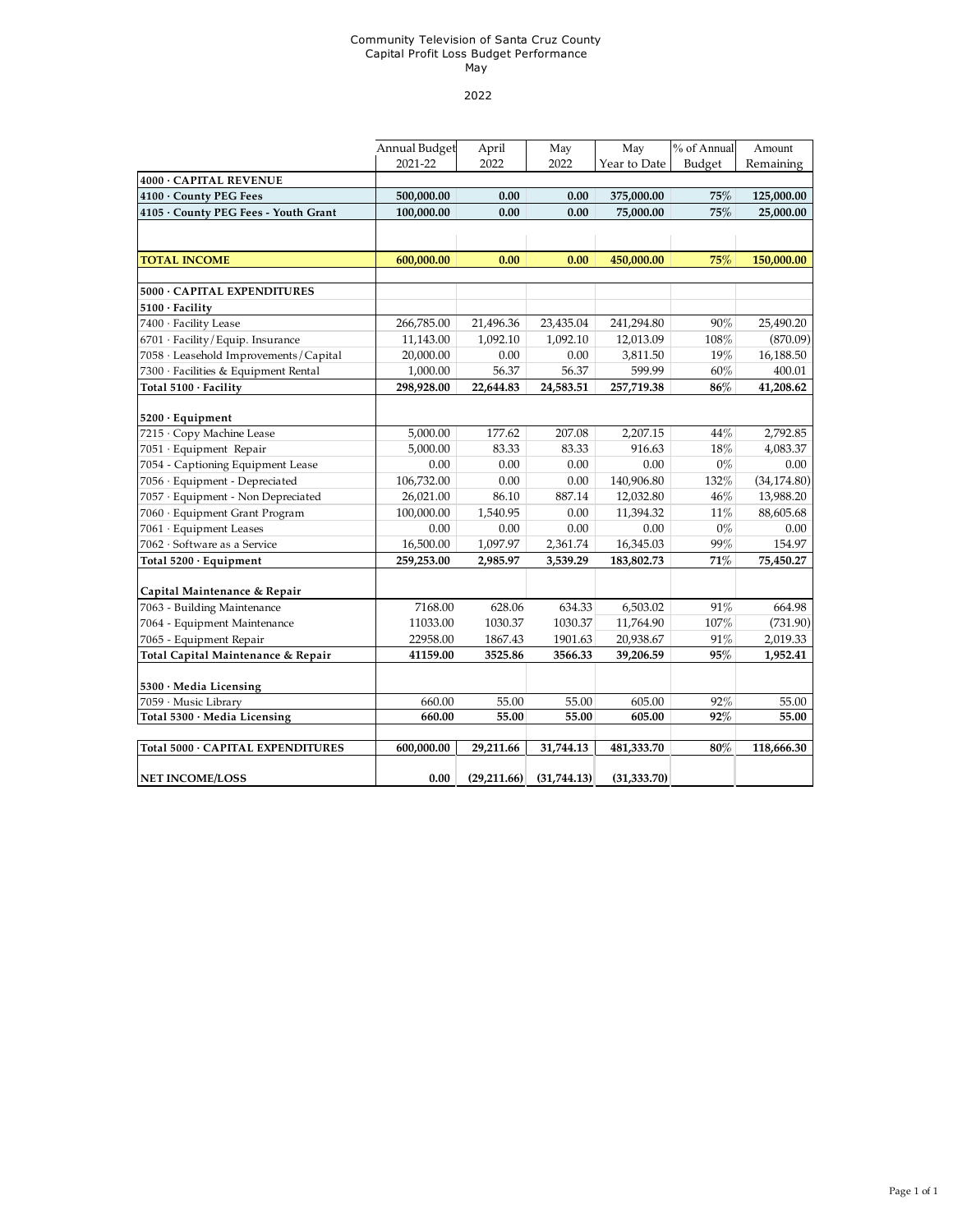#### Community Television of Santa Cruz County Operating Profit Loss Budget Performance May 2022

|                                                    | Annual Budget | April     | May       | May          | % of Annual | Amount      |
|----------------------------------------------------|---------------|-----------|-----------|--------------|-------------|-------------|
|                                                    | 2021-22       | 2022      | 2022      | Year to Date | Budget      | Remaining   |
|                                                    |               |           |           |              |             |             |
| 4300 OPERATING REVENUE                             |               |           |           |              |             |             |
| 4101 · County BOS Meetings                         | 29,758.00     | 1,860.00  | 1,085.00  | 20,026.25    | 67%         | 9,731.75    |
| 4103 · City of Capitola Gov. Meetings              | 8,700.00      | 1,456.00  | 1,612.00  | 10,983.00    | 126%        | (2,283.00)  |
| 4104 · SCMTD Meetings                              | 3,256.00      | 442.00    | 312.00    | 3,593.60     | 110%        | (337.60)    |
| 4106 · City of Santa Cruz Gov. Mtg.                | 53,805.00     | 6,274.50  | 4,666.50  | 39,652.50    | 74%         | 14,152.50   |
| 4108 · SCCRTC Meetings                             | 4,740.00      | 624.00    | 1,167.00  | 6,458.00     | 136%        | (1,718.00)  |
| 4109 · SCWD Government Meetings                    | 0.00          | $0.00\,$  | 0.00      | 0.00         | $0\%$       | 0.00        |
| 4120 · Facility & Equipment Use                    | 120,000.00    | 6,528.12  | 7,783.41  | 81,828.46    | 68%         | 38,171.54   |
| 4121 - SLVWD Meetings                              | 9,649.00      | 312.00    | 910.00    | 6,711.00     | 70%         | 2,938.00    |
| 4123 - Webinar Meetings                            | 0.00          | 0.00      | 545.00    | 2,203.00     | $0\%$       | (2,203.00)  |
| 4122 - PVUSD                                       | 0.00          | 961.00    | 0.00      | 8,003.50     | $0\%$       | (8,003.50)  |
| 4130 · Classes                                     | 0.00          | 0.00      | 0.00      | 0.00         | $0\%$       | 0.00        |
| $4165 \cdot$ Donations                             | 250.00        | 0.00      | 5.00      | 5.00         | $2\%$       | 245.00      |
| 4180 · Interest Earned                             | 0.00          | 110.38    | 123.67    | 1,304.08     | $0\%$       | (1,304.08)  |
| 4185 · Misc. Income                                | 300.00        | 64.00     | 0.00      | 413.00       | 138%        | (113.00)    |
| 4190 · Gain/Loss on Sale of Assets                 | 0.00          | 0.00      | 0.00      | 0.00         | $0\%$       | 0.00        |
| 4200 · Production Services                         | 6,000.00      | 525.00    | 0.00      | 1,324.84     | 22%         | 4,675.16    |
| 4250 - Closed Captioning                           | 42,000.00     | 4,387.50  | 3,675.00  | 34,462.50    | 82%         | 7,537.50    |
| 4260 - Equipment Lease                             | 7,600.00      | 761.86    | 761.86    | 7,763.15     | 102%        | (163.15)    |
| 4700 - CA Relief Grant                             | 0.00          | 0.00      | 0.00      | 15,000.00    | $0\%$       | (15,000.00) |
| Total 4300 · OPERATING REVENUE                     | 286,058.00    | 24,306.36 | 22,646.44 | 239,731.88   | 84%         | 46,326.12   |
|                                                    |               |           |           |              |             |             |
| <b>TOTAL INCOME</b>                                | 286,058.00    | 24,306.36 | 22,646.44 | 239,731.88   | 84%         | 46,326.12   |
|                                                    |               |           |           |              |             |             |
| 6000 · OPERATING EXPENSES                          |               |           |           |              |             |             |
| $6100 \cdot$ Advertising                           | 9,000.00      | 1,609.63  | 434.80    | 7,836.53     | 87%         | 1,163.47    |
| $6300 \cdot$ Bank Charges                          | 2,500.00      | 146.55    | 134.66    | 1,690.33     | 68%         | 809.67      |
| 6600 · Dues & Subscriptions                        | 1,500.00      | 87.95     | (629.50)  | 935.00       | 62%         | 565.00      |
| 7100 · Office Supplies                             | 1,000.00      | $0.00\,$  | 0.00      | 847.02       | 85%         | 152.98      |
| 7105 - Production Expenses                         | 500.00        | 0.00      | $0.00\,$  | 198.00       | 40%         | 302.00      |
| 7200 · Postage/Freight                             | 700.00        | 0.00      | 816.04    | 1,082.75     | 155%        | (382.75)    |
| 7205 · Printing                                    | 250.00        | $0.00\,$  | $0.00\,$  | 0.00         | $0\%$       | 250.00      |
| 7401 · Facility Supplies                           | 2,708.00      | 423.50    | 143.39    | 2,565.23     | 95%         | 142.77      |
| 7640 · Licenses / Fees / Misc. Taxes               | 150.00        | 0.00      | 0.00      | 197.83       | 132%        | (47.83)     |
| $7700 \cdot$ Telephone/Telecommunications/Internet | 1,920.00      | 290.46    | 290.91    | 2,855.86     | 149%        | (935.86)    |
| Total 6000 - Operating Expenses                    | 20,228.00     | 2,558.09  | 1,190.30  | 18,208.55    | 90%         | 2,019.45    |
|                                                    |               |           |           |              |             |             |
| 6800 · Contracted Services                         |               |           |           |              |             |             |
| 6900 · Contract Services-Audit Services            | 2,153.00      | 0.00      | 0.00      | 1,550.00     | 72%         | 603.00      |
| 7001 · Contract Services-Production Support        | 0.00          | $0.00\,$  | 0.00      | 0.00         | $0\%$       | 0.00        |
| 7007 · Contract Services-CMAP                      | $0.00\,$      | $0.00\,$  | 0.00      | 0.00         | $0\%$       | $0.00\,$    |
| 7010 Contract Services-Consulting                  | 2,000.00      | 0.00      | 0.00      | 613.25       | 31%         | 1,386.75    |
| 7110 · Contract Services-Legal                     | 2,000.00      | 0.00      | $0.00\,$  | 2,520.00     | 126%        | (520.00)    |
| 7910 - Contract Services-Equipment Technicians     | 0.00          | $0.00\,$  | $0.00\,$  | 0.00         | $0\%$       | 0.00        |
| 7920 · Contract Services-Captioning                | 21,000.00     | 1,774.50  | 4,260.00  | 12,875.75    | 61%         | 8,124.25    |
| Total 6800 · Contracted Services                   | 27,153.00     | 1,774.50  | 4,260.00  | 17,559.00    | 65%         | 9,594.00    |
|                                                    |               |           |           |              |             |             |
|                                                    |               |           |           |              |             |             |
| 7000 · Staff Development & Fundraising             |               |           |           |              |             |             |
| 7405 · Training/conferences                        | 2,000.00      | 147.50    | 147.50    | 1,577.50     | 79%         | 422.50      |
| 7800 · Travel/Meals                                | 360.00        | 0.00      | 17.21     | 137.40       | 38%         | 222.60      |
| 8600 · Special Events Expense                      | 1,000.00      | $0.00\,$  | $0.00\,$  | 0.00         | $0\%$       | 1,000.00    |
| Total 7000 · Staff Development & Fundraising       | 3,360.00      | 147.50    | 164.71    | 1,714.90     | 51%         | 1,645.10    |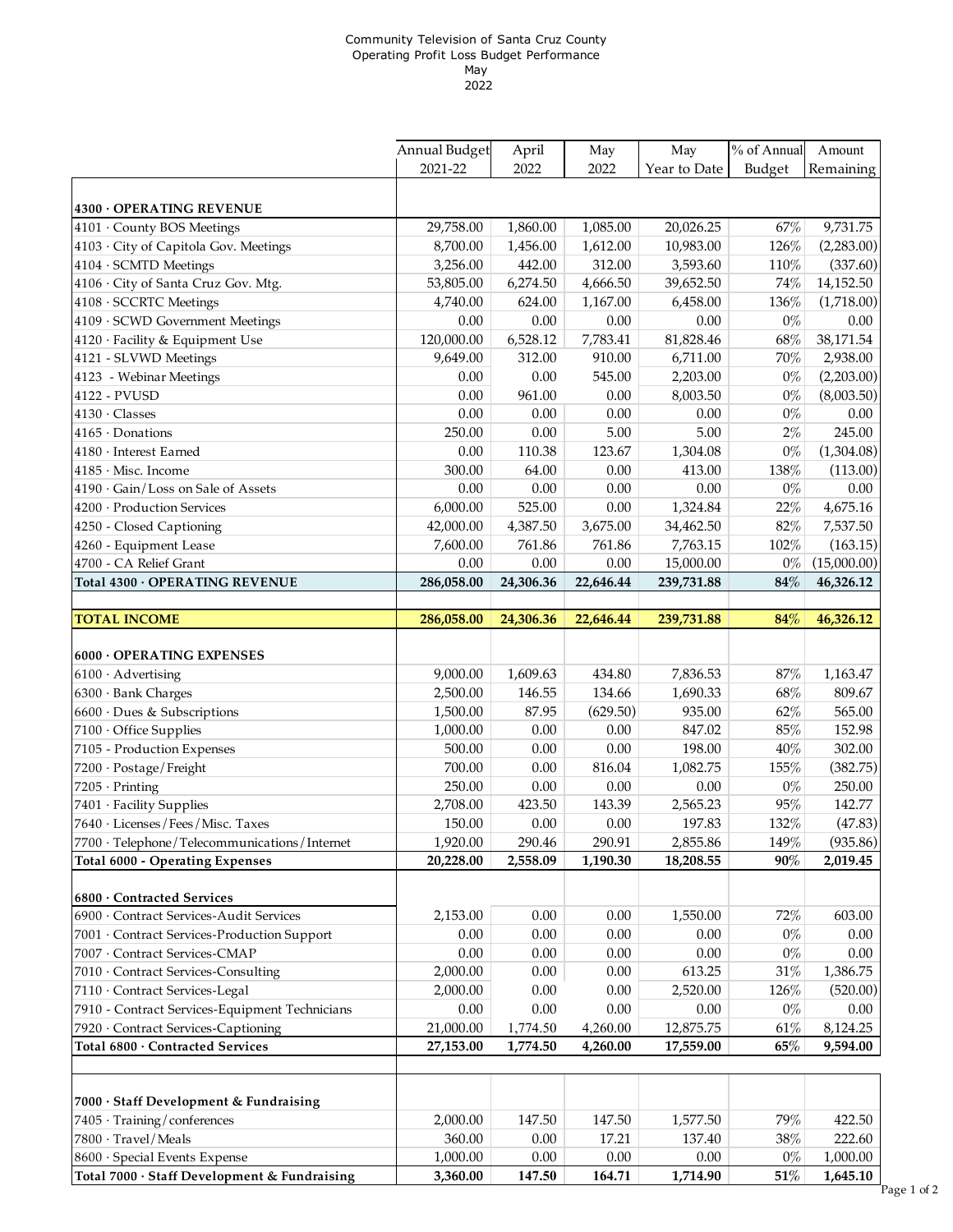#### Community Television of Santa Cruz County Operating Profit Loss Budget Performance May 2022

|                                                    | Annual Budget | April     | May        | May          | % of Annual | Amount    |
|----------------------------------------------------|---------------|-----------|------------|--------------|-------------|-----------|
|                                                    | 2021-22       | 2022      | 2022       | Year to Date | Budget      | Remaining |
|                                                    |               |           |            |              |             |           |
| 7500 Operating Salaries & Benefits                 |               |           |            |              |             |           |
| 7525 · Salaries - Executive Director               | 80,720.00     | 6,729.33  | 6,729.33   | 74,022.63    | 92%         | 6,697.37  |
| 7530 · Salaries - Coworking Community Coordinator  | 28,676.00     | 1,490.57  | 2,537.34   | 25,125.26    | $88\%$      | 3,550.74  |
| $7535 \cdot$ Salaries - Accountant                 | 10,712.00     | 740.38    | 877.20     | 9,732.16     | 91%         | 979.84    |
| 7542 · Salaries - Media Services Coordinator       | 44,133.00     | 4,121.47  | 4,121.47   | 43,225.87    | 98%         | 907.13    |
| 7585 · Salaries - Government Technicians           | 19,614.00     | 2,141.67  | 2,234.15   | 17,046.41    | 87%         | 2,567.59  |
| 7589 · Salaries - Extra Help Trainers, Technicians | 5,780.50      | 0.00      | 0.00       | 726.64       | 13%         | 5,053.86  |
| $7621 \cdot$ Payroll Taxes                         | 20,429.50     | 1,702.68  | 1,938.18   | 19,240.79    | 94%         | 1,188.71  |
| 7635 · Workers Comp                                | 2,052.00      | 120.25    | 120.25     | 1,322.75     | 64%         | 729.25    |
| $7630 \cdot$ Health/Dental/Vision                  | 18,200.00     | 1,641.94  | 374.40     | 15,995.79    | $88\%$      | 2,204.21  |
| 7632 · Severance/Vacation Payouts                  | 5,000.00      | 365.82    | 0.00       | 365.82       | 7%          | 4,634.18  |
| Total 7500 · Operating Salaries & Benefits         | 235,317.00    | 19,054.11 | 18,932.32  | 206,804.12   | $88\%$      | 28,512.88 |
|                                                    |               |           |            |              |             |           |
| <b>TOTAL EXPENSES</b>                              | 286,058.00    | 23,534.20 | 24,547.33  | 244,286.57   | 85%         | 41,771.43 |
|                                                    |               |           |            |              |             |           |
| <b>NET INCOME/LOSS</b>                             | 0.00          | 772.16    | (1,900.89) | (4,554.69)   | $-1.9\%$    |           |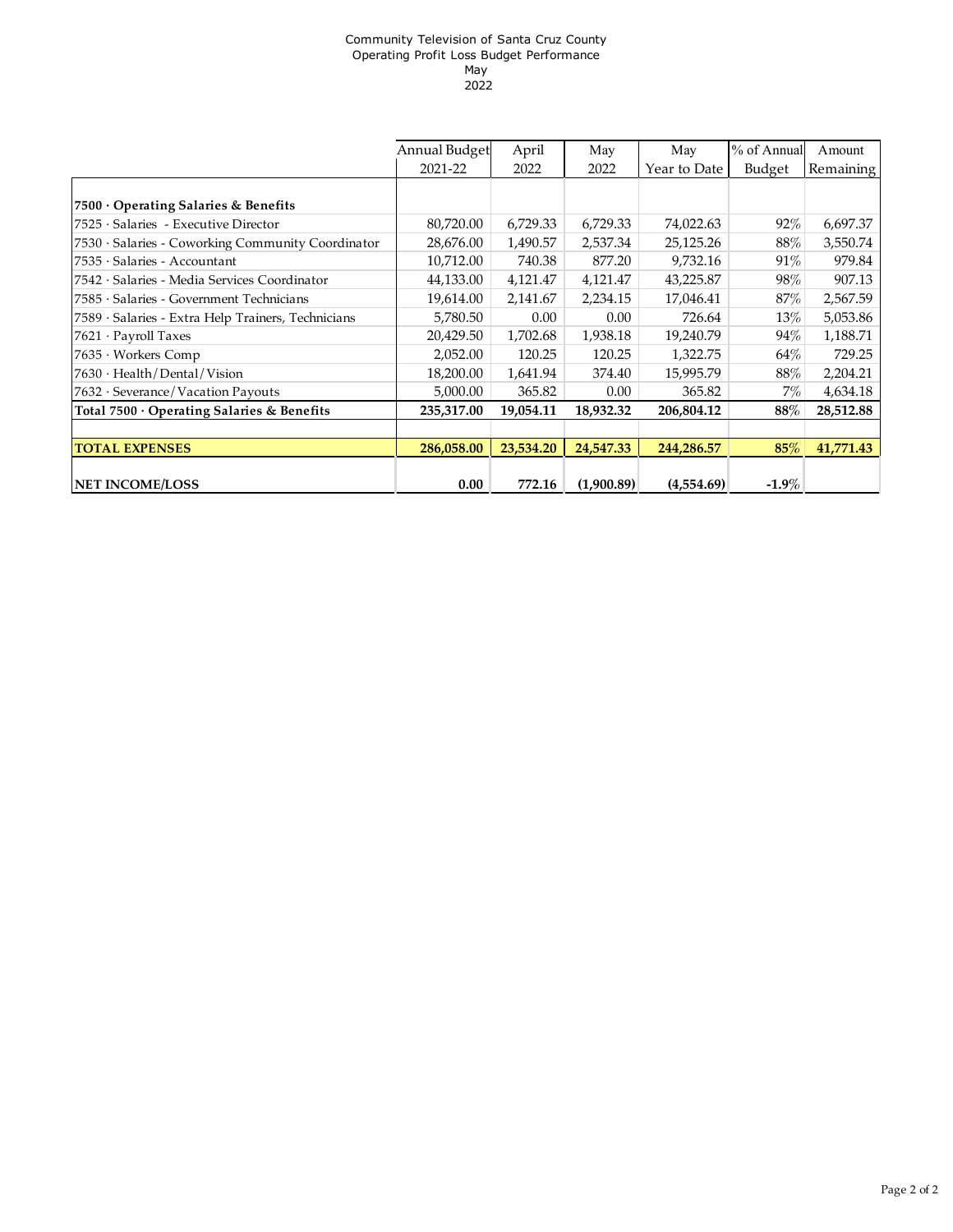## Community Television of Santa Cruz County

## Balance Sheet

As of May 31, 2022

|                                        | TOTAL          |
|----------------------------------------|----------------|
| <b>ASSETS</b>                          |                |
| <b>Current Assets</b>                  |                |
| <b>Bank Accounts</b>                   |                |
| 1021 Petty Cash Fund                   | 49.04          |
| 1075 Checking - Santa Cruz County Bank | 913,983.76     |
| 1080 Savings - Santa Cruz County Bank  | 138,313.42     |
| 1081 CDAR x2424                        | 250,049.87     |
| 1082 CDAR x4915                        | 250,031.17     |
| 1083 ICS Santa Cruz County Bank        | 250,026.60     |
| <b>Total Bank Accounts</b>             | \$1,802,453.86 |
| <b>Accounts Receivable</b>             |                |
| 1114 Temp A/R                          | 0.00           |
| 1115 Accounts Receivable               | 23,849.77      |
| 1116 Grants Receivable                 | 0.00           |
| <b>Total Accounts Receivable</b>       | \$23,849.77    |
| <b>Other Current Assets</b>            |                |
| 1117 A/R - Temp. Restricted            | 0.00           |
| 1125 County Reserve Acct. Restricted   | 0.00           |
| 1200 Prepaid Insurance                 |                |
| 1201 Health                            | 0.00           |
| 1202 Accident                          | 300.00         |
| 1203 Crime Coverage                    | 0.00           |
| 1206 Workers Comp Deposit              | 148.25         |
| 1209 Liability / D&O (SLIP)            | 0.00           |
| 1210 Property Liability (SPIP)         | 812.06         |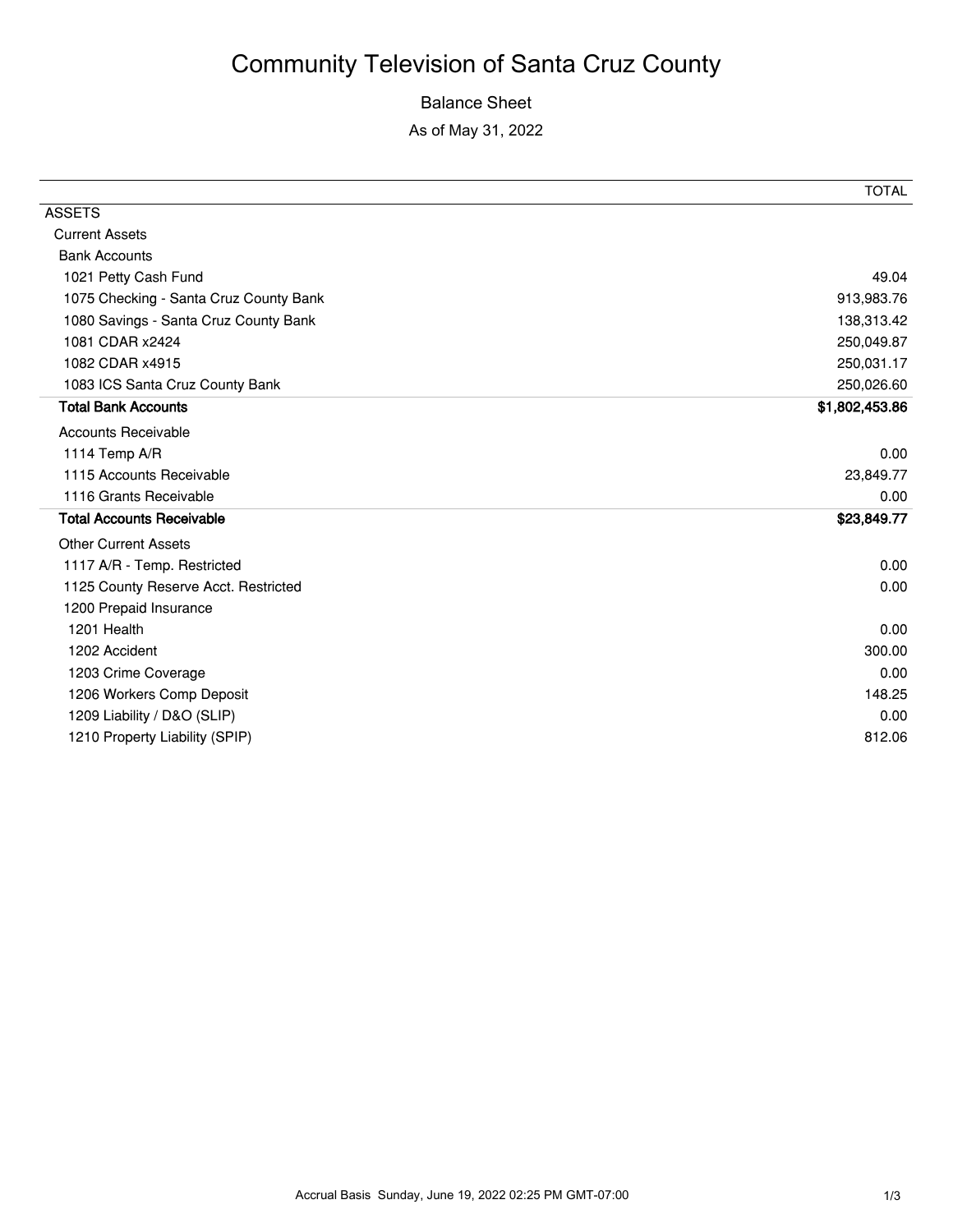## Community Television of Santa Cruz County

### Balance Sheet

As of May 31, 2022

 $\overline{a}$ 

|                                              | <b>TOTAL</b>    |
|----------------------------------------------|-----------------|
| <b>Total 1200 Prepaid Insurance</b>          | 1,260.31        |
| 1260 Prepaid Expenses                        | 27,204.34       |
| 1300 PFG Common Stock                        | 4,931.00        |
| 1400 Undeposited Funds                       | 0.00            |
| Repayment                                    |                 |
| Health Insurance                             | 0.00            |
| <b>Total Repayment</b>                       | 0.00            |
| <b>Total Other Current Assets</b>            | \$33,395.65     |
| <b>Total Current Assets</b>                  | \$1,859,699.28  |
| <b>Fixed Assets</b>                          |                 |
| 1600 Production Equipment                    | 1,158,060.74    |
| 1700 Accum Depr-Production Equipment         | $-1,035,404.60$ |
| <b>Total 1600 Production Equipment</b>       | 122,656.14      |
| 1602 Board of Supervisors Equipment          | 0.00            |
| 1620 Office Furniture/Equipment              | 122,181.80      |
| 1720 Accum Depr-Furniture/Equipment          | $-120,262.14$   |
| <b>Total 1620 Office Furniture/Equipment</b> | 1,919.66        |
| 1625 Leasehold Improvement                   | 207,697.15      |
| 1725 Accum Depr-Leasehold Improv.            | $-155,356.36$   |
| <b>Total 1625 Leasehold Improvement</b>      | 52,340.79       |
| 1670 Broadcasting Equipment                  | 28,933.89       |
| <b>Total Fixed Assets</b>                    | \$205,850.48    |
| TOTAL ASSETS                                 | \$2,065,549.76  |